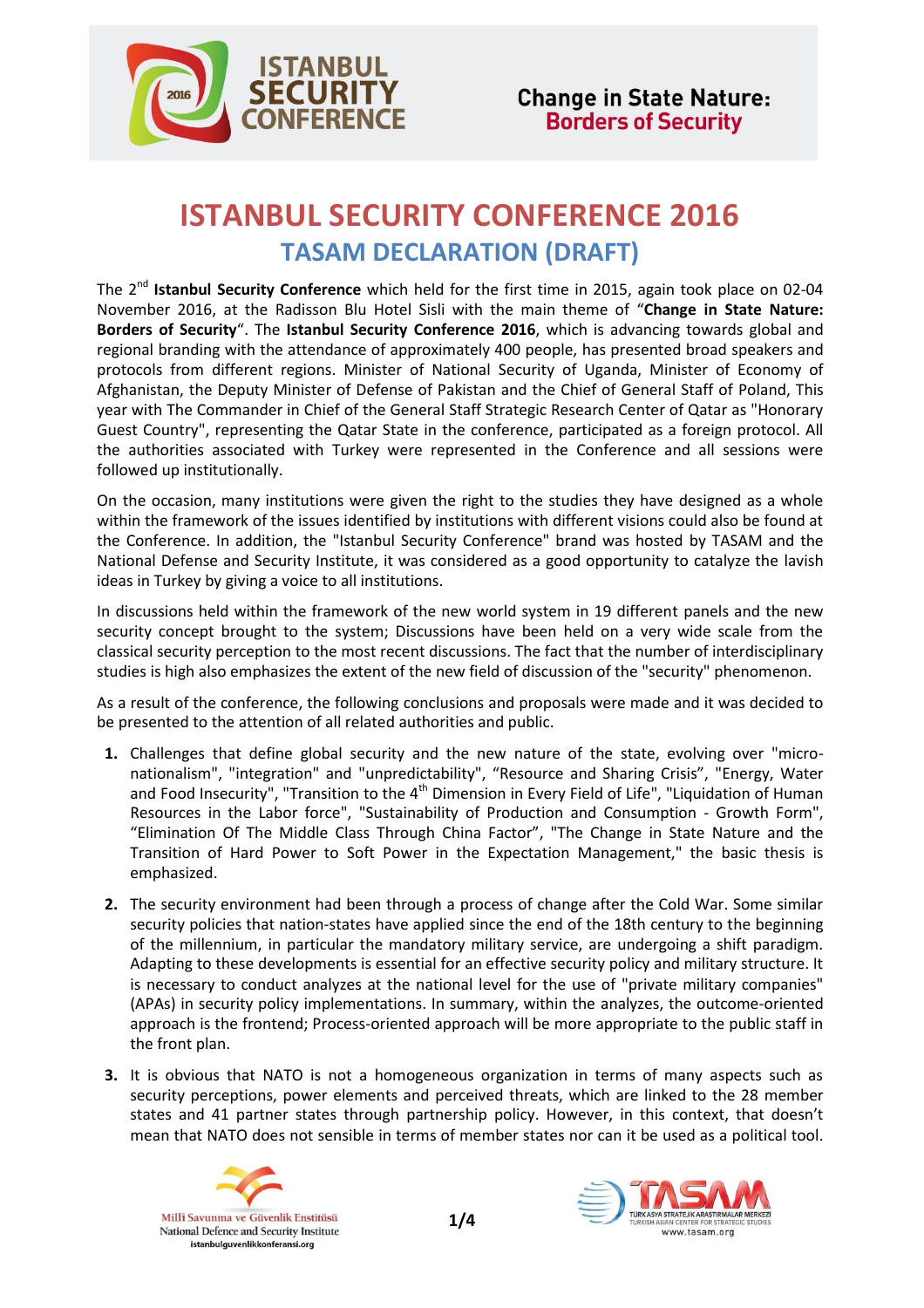

Different interests between countries do not allow the costly and the operations that high risk of losing life to be realized. In such an international conjuncture, in NATO, as in the Aegean, will prefer operations that will provide human security, low cost, which allows for its presence beyond the Atlantic, and operations that are relatively less risky of human loss and can positively affect the international public. The Aegean operation is an example. However, the continuity of this choice and, more importantly, the continuation of NATO's existence as a defense organization depends on the ability of Alliance members to provide clear & concise answers to NATO's goals and objectives.

- **4.** Following the breakdown of the bipolar ideological structure after the Cold War, "The concept and strategy of national security created by ideological approaches" has been abandoned and reinterpreted by many international institutions. Security compiled under five sectors according to the Copenhagen Criteria; "Military", "economic", "social", "political", "environmental" security. Thus, the new security approach, defined as to be appropriate for the interests of the global economic system, has expanded in scope and content, and "national security" has become an area of international concern. However, as globalization has increased mutual interaction between states, security areas have become more fragile. It is therefore necessary that the national security issue be dealt with in accordance with new national security policies.
- **5.** Today, the hegemonic power of the United States, which moves with the desire to be a global power, is in fact based on the size of its military power. Therefore, this power helps to implement a policy at the World-scale. USA; "Either do what I say, or I will coerce it". The US, which is trying to establish global dominance of capitalism and wants to bring the world into a single market by affecting world and financial markets, is trying to close the global legitimacy openness with superior military technology.
- **6.** Nowadays the fact that countries with energy sources and that are in need of energy, are located in geographically different regions of the world, require a significant transfer of the energy source. In this context, national security issues can also arise for those who are in the "energy source" and "transit country" for energy resources, and countries need deployment and related appropriate measures.
- **7.** Comparative political science and geopolitical, geostrategic and intelligence analysts; "Symmetrical threat and covered war", it is confirmed that the weapon of the capitalist western world has arrived. The asymmetric and implicit attack mechanism surroundings and functioning both politically, legally and economically all over the world. When we compare the indecent war techniques of our era with the traditional war techniques, it can be said that they are much more destructive. On the contrary, in traditional battles, certain warrior finally ends the war, but in the asymmetric dirty battle, the war does not end, the parties in the endless battle are not clearly visible due to the "proxy" method, the society is constantly in crisis and even in chaos, , It seems that the perception of the country that apparently fights with the enemy because of the enemy's side is obviously gleaned into the minds, that a heavy identity politics has turned into the main instrument of war, millions of people are being persecuted, civilians were placed as a target.
- **8.** The reflexes of protecting the borders, which is a sacred phenomenon for both the sovereign states, is a vicious cycle in the international system, both because of the fact that Turkey, which is at the center of the Middle East geography, is negatively affected by the refugees affected by the Syrian crisis and also because the financial and militant resources of the PKK And the problems that can not be solved will grow even more and will exacerbate possible conflicts in and around Turkey. To prevent Turkey from facing such negative outcome, Turkey needs to take necessary measures against violations of human rights related to the strengthening of its borders, the arbitration and the refugee crisis



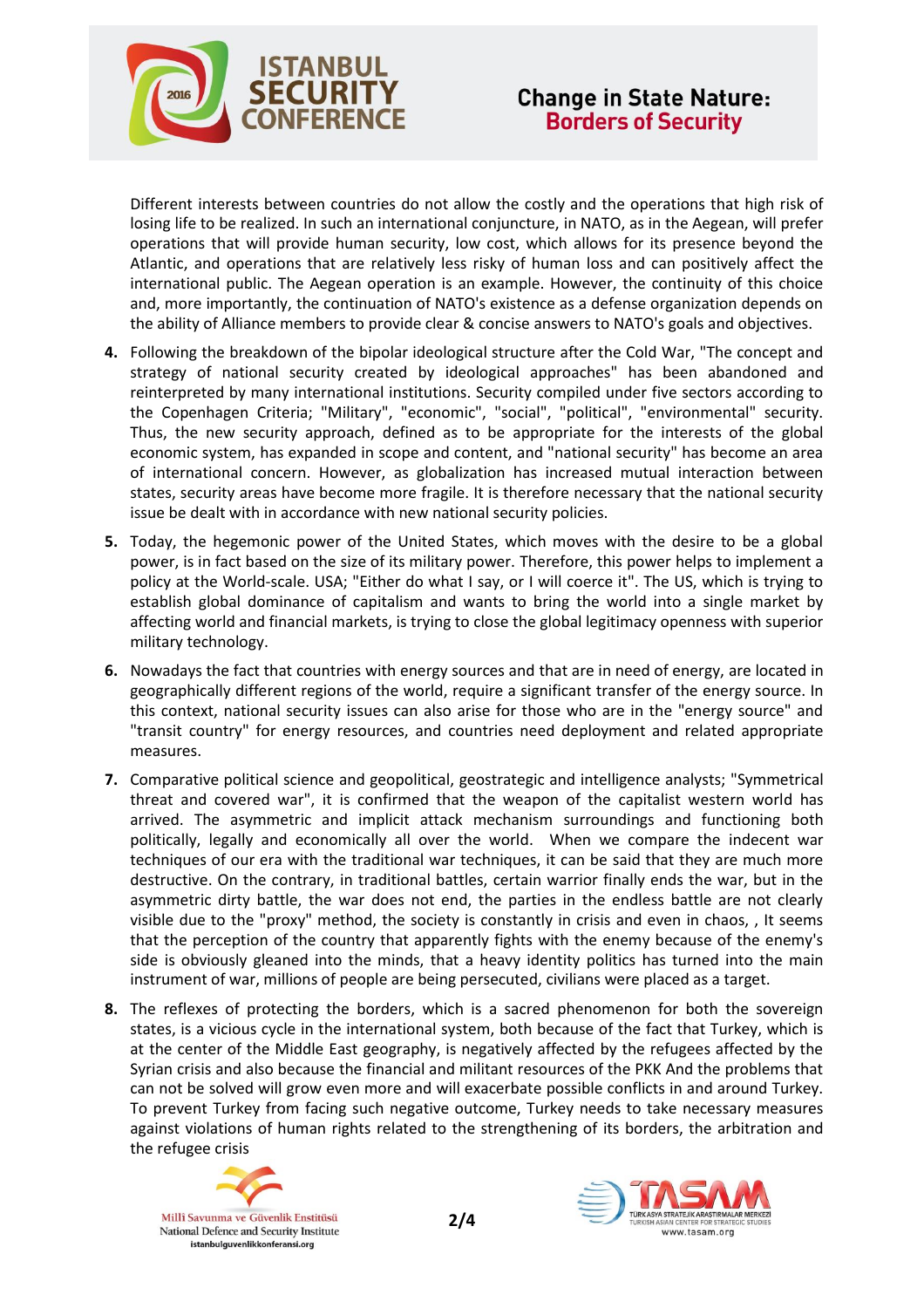

- **9.** National borders continue to represent the nation-states and the people subject to it even in the era of globalization. In the globalization era in which we have to introduce new functions to the borders, borders with the nation-state are also being restructured in accordance with the threats and opportunities of the new era and the nation-state still plays a central role. Therefore, the future of the boundaries existing in the international system; It seems to be closely related to the world system, the nature and functions of the state, the construction of the state, the construction of nationalism and nation, identity and change, the principle of self-determination, democracy and democratization. In other words, the nature of the borders and the features of the nation-states; Local, regional, international and global dynamics and issues. But in this formation, the fundamental or determinative actor in the struggle between "geopolitics of globalization" and "state geopolitics" will continue to be "nation-state".
- **10.** It is valued that the critical security philosophy is reflected in governance, that is, in the state and its legal system, and generally in the international system. In order to be seen as a real purpose, safety must be addressed with the goal of sustainability. This requires first reinterpreting the relationship between man and nature, and then placing it in the center, where nature must be in the security analysis. It is also thought to be important at the point of democratization of the administration. This effort can be seen as a step toward the transition from anthropocentric advanced industrial security society to an ecologically sustainable democratic society. The good governance, which has been discussed since ancient Greece, corresponds to the reality of the 21st century; Sustainable democratic society.
- **11.** To emphasize the impulsive / interventionist security model in connection with human security, humanitarian intervention and protection (R2P) actions can undoubtedly create contradictions with the norm of nation-state domination; It can also cause situations that conflict with the efforts of keeping the nation together as a monolith by considering the creation of nations and human rights. Human security issue; Political economy, state sovereignty, or in-country political society, democracy and development, model of social state, public interest in the face of freedoms, universal and local conflict of values, It can create problems that are closely related to the areas of important debates that have never been on the agenda.
- **12.** Along with the globalization process, there is an increasing "integration" in the world with the borders on the one hand, and on the other hand, there are also reactions to the globalization forces to homogenize and the localization trends are strengthened. With the rapid spread of Western democracy and neoliberal policies, especially after the Cold War, political borders under the control of nation-states have become more permeable and insignificant, and in this process the states have faced more and more with non-military security threats that could come from outside their borders.
- **13.** The negative reflections of the Syrian conflict in Turkey have had important effects not only in terms of Turkish foreign policy but also in terms of internal politics. Turkey, which is experiencing changes in the perception of border security in terms of foreign policy, has drifted into a rolling relationship with its allies and has to act occasionally proactive and passive from time to time, has been increasing polarization in its domestic politics, tactical change of the PKK that has struggled for many years, Such as the financial and social integration of refugees, and in particular over the past three years, the agenda has been filled with seeking answers and solutions to these internal and external politics challenges.